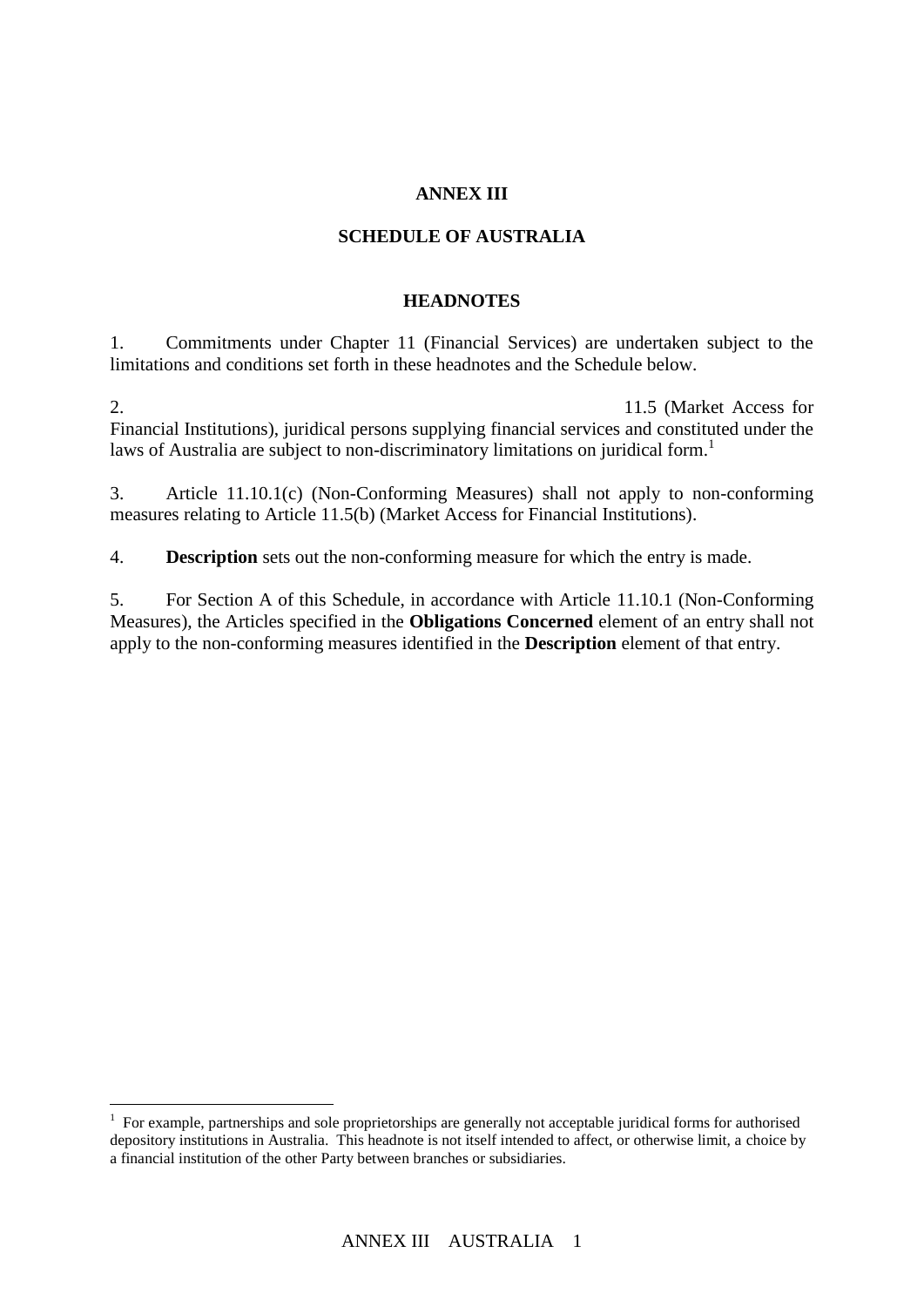#### **ANNEX III**

## **Section A**

| Sector:                       | <b>Financial Services</b>                                                                                                                                                                                                                                |
|-------------------------------|----------------------------------------------------------------------------------------------------------------------------------------------------------------------------------------------------------------------------------------------------------|
| <b>Sub-Sector:</b>            | Banking and other financial services (excluding insurance)                                                                                                                                                                                               |
| <b>Obligations Concerned:</b> | National Treatment (Article 11.3)<br>Market Access for Financial Institutions (Article 11.5)                                                                                                                                                             |
| <b>Level of Government:</b>   | Central                                                                                                                                                                                                                                                  |
| <b>Measures:</b>              | <i>Banking Act 1959</i> (Cth)<br>Payment Systems (Regulation) Act 1998 (Cth)                                                                                                                                                                             |
| Description:                  | A branch of a foreign bank that is authorised as a deposit<br>taking institution in Australia (foreign ADI) is not permitted to<br>accept initial deposits (and other funds) from individuals and<br>non-corporate institutions of less than \$A250,000. |
|                               | A representative office of a foreign bank is not permitted to<br>undertake any banking business, including advertising for<br>deposits, in Australia. Such a representative office is only<br>permitted to act as a liaison point.                       |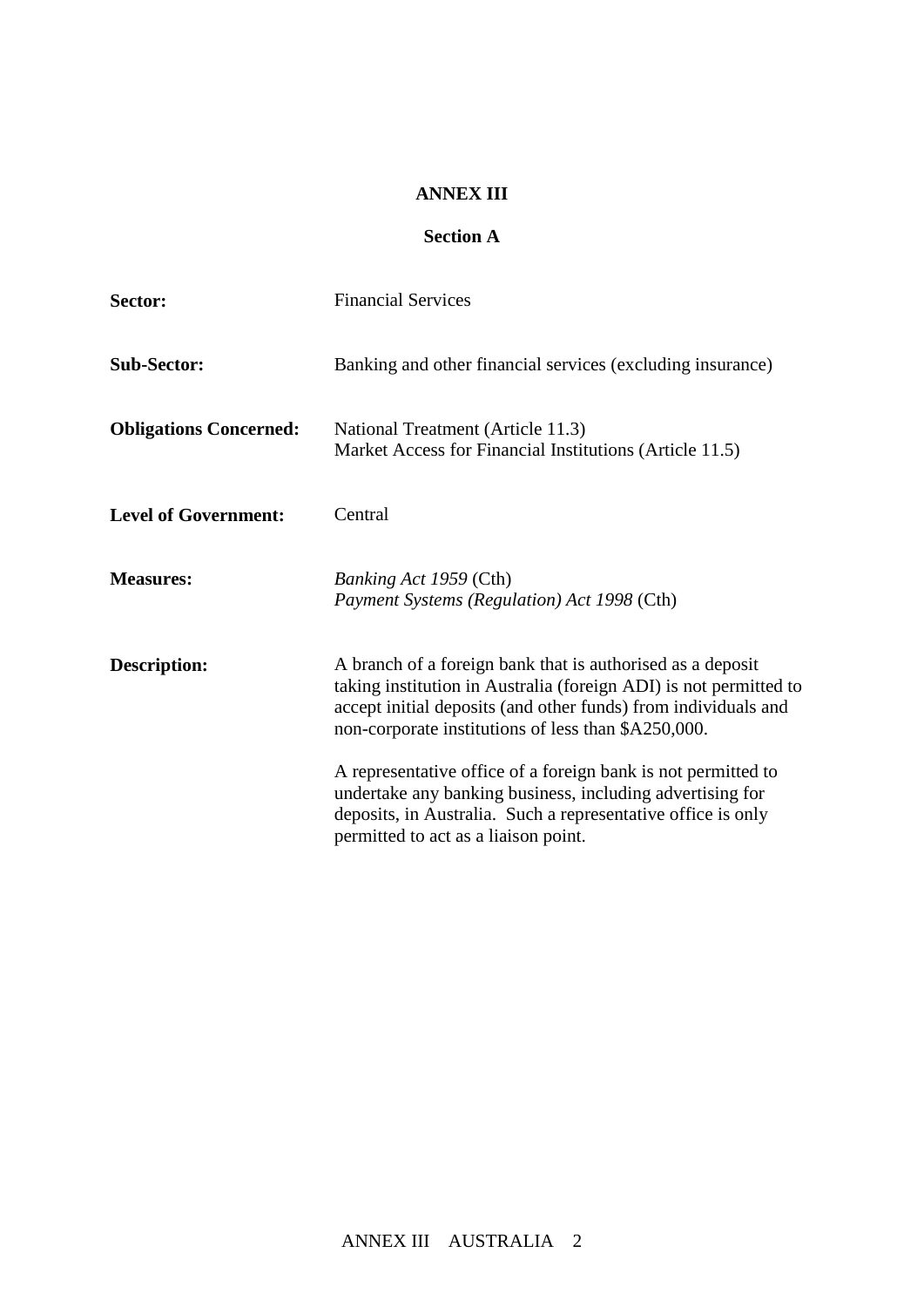| Sector:                       | <b>Financial Services</b>                                                               |
|-------------------------------|-----------------------------------------------------------------------------------------|
| <b>Sub-Sector:</b>            | All                                                                                     |
| <b>Obligations Concerned:</b> | Senior Management and Boards of Directors (Article 11.9)                                |
| <b>Level of Government:</b>   | Central                                                                                 |
| <b>Measures:</b>              | Corporations Act 2001 (Cth)<br>Corporations Regulations 2001 (Cth)                      |
| <b>Description:</b>           | At least one director of a private company must be ordinarily<br>resident in Australia. |
|                               | At least two directors of a public company must be ordinarily<br>resident in Australia. |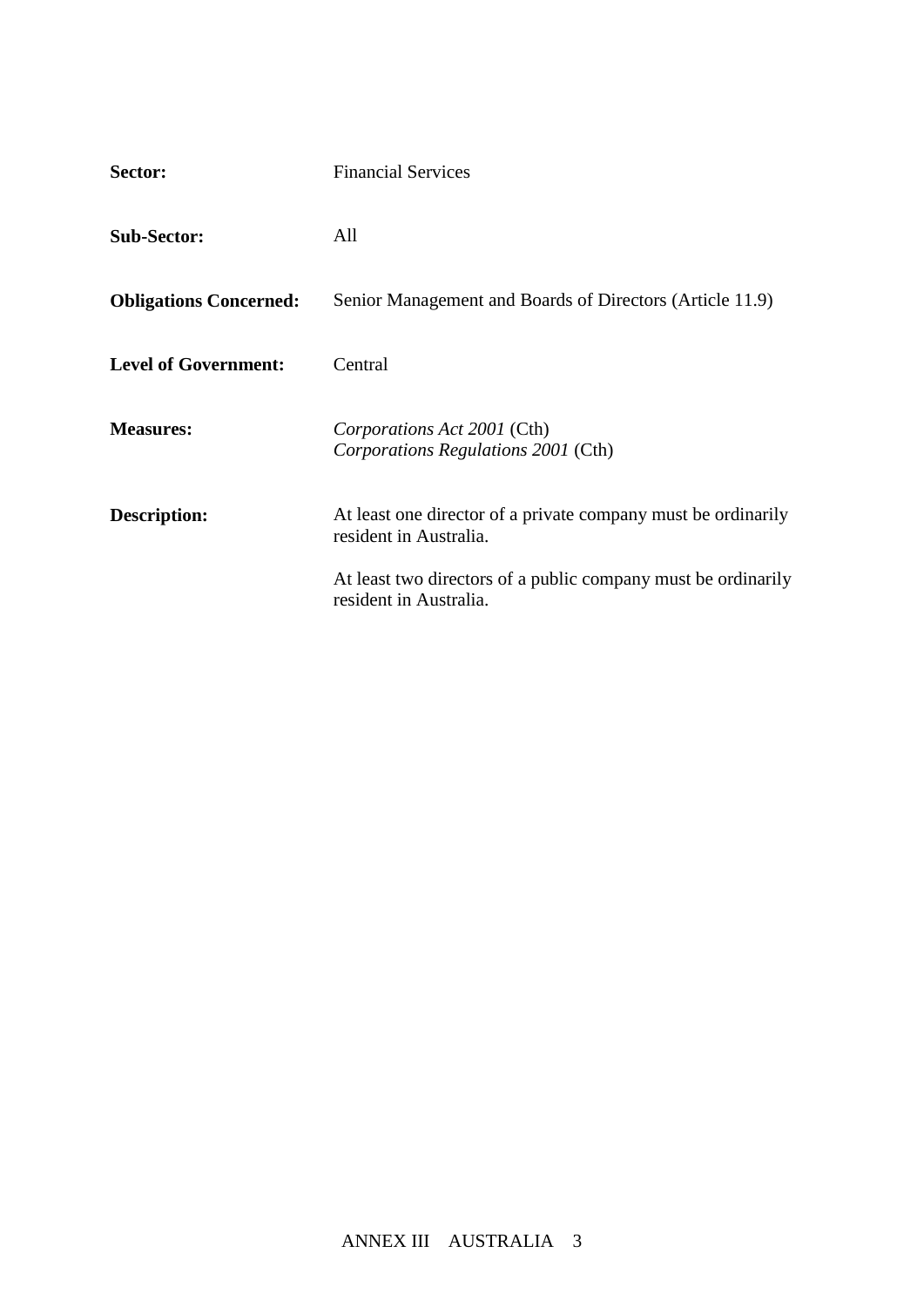| Sector:                       | <b>Financial Services</b>                                                                                                                                                                                                                      |
|-------------------------------|------------------------------------------------------------------------------------------------------------------------------------------------------------------------------------------------------------------------------------------------|
| <b>Sub-Sector:</b>            | All                                                                                                                                                                                                                                            |
| <b>Obligations Concerned:</b> | National Treatment (Article 11.3)<br>Most-Favoured-Nation Treatment (Article 11.4)<br>Market Access for Financial Institutions (Article 11.5)<br>Cross-Border Trade (Article 11.6)<br>Senior Management and Boards of Directors (Article 11.9) |
| <b>Level of Government:</b>   | Regional                                                                                                                                                                                                                                       |
| <b>Measures:</b>              | All existing non-conforming measures at the regional level of<br>government.                                                                                                                                                                   |
| Description:                  | All existing non-conforming measures at the regional level of<br>government.                                                                                                                                                                   |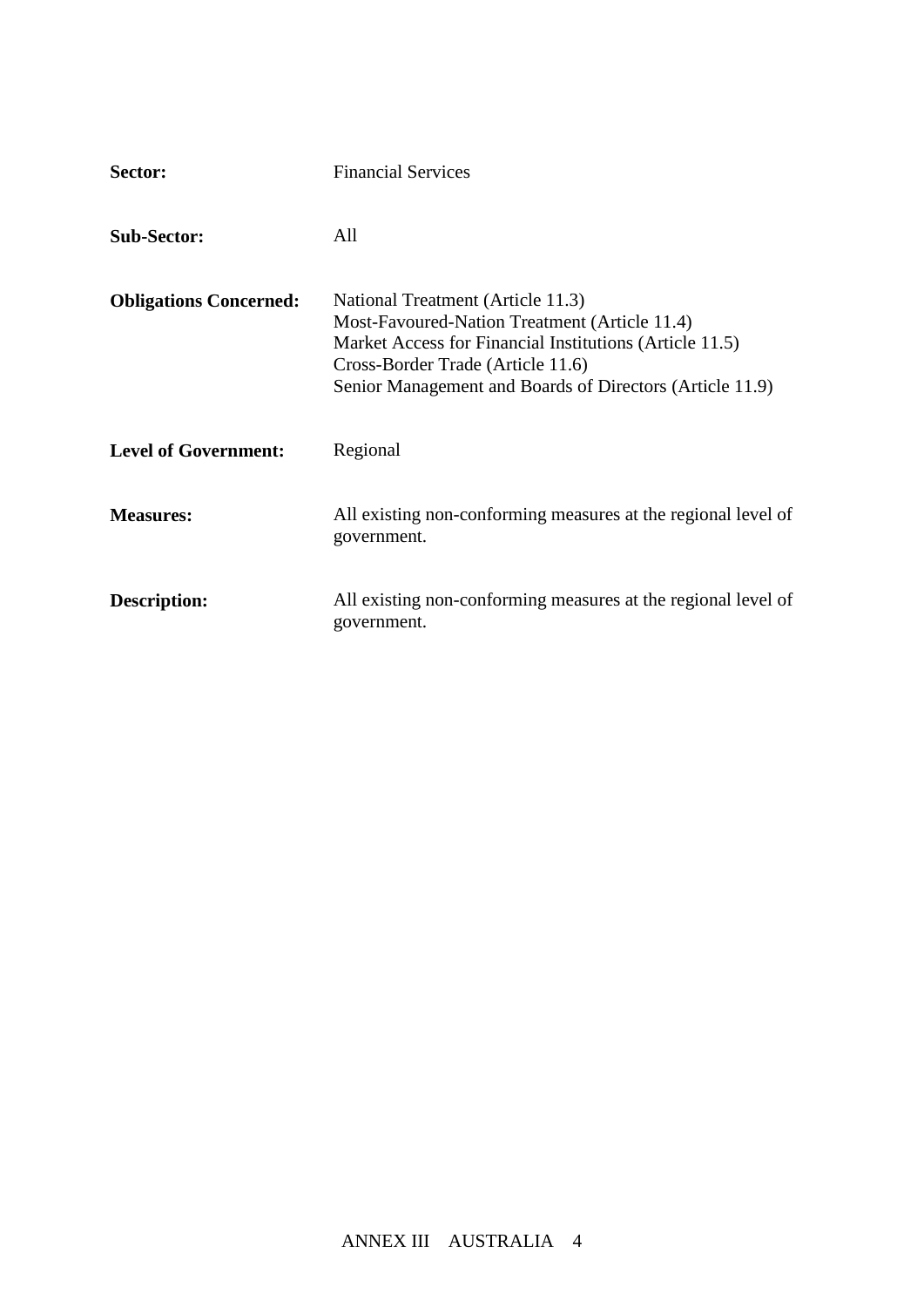| Sector:                       | <b>Financial Services</b>                                                                                                                 |
|-------------------------------|-------------------------------------------------------------------------------------------------------------------------------------------|
| <b>Sub-Sector:</b>            | Banking and other financial services (excluding insurance)                                                                                |
| <b>Obligations Concerned:</b> | National Treatment (Article 11.3)                                                                                                         |
| <b>Level of Government:</b>   | Central                                                                                                                                   |
| <b>Measures:</b>              | Commonwealth Banks Act 1959 (Cth)                                                                                                         |
| Description:                  | Liabilities of the Commonwealth Bank, previously<br>Commonwealth Government-owned, are covered by<br>transitional guarantee arrangements. |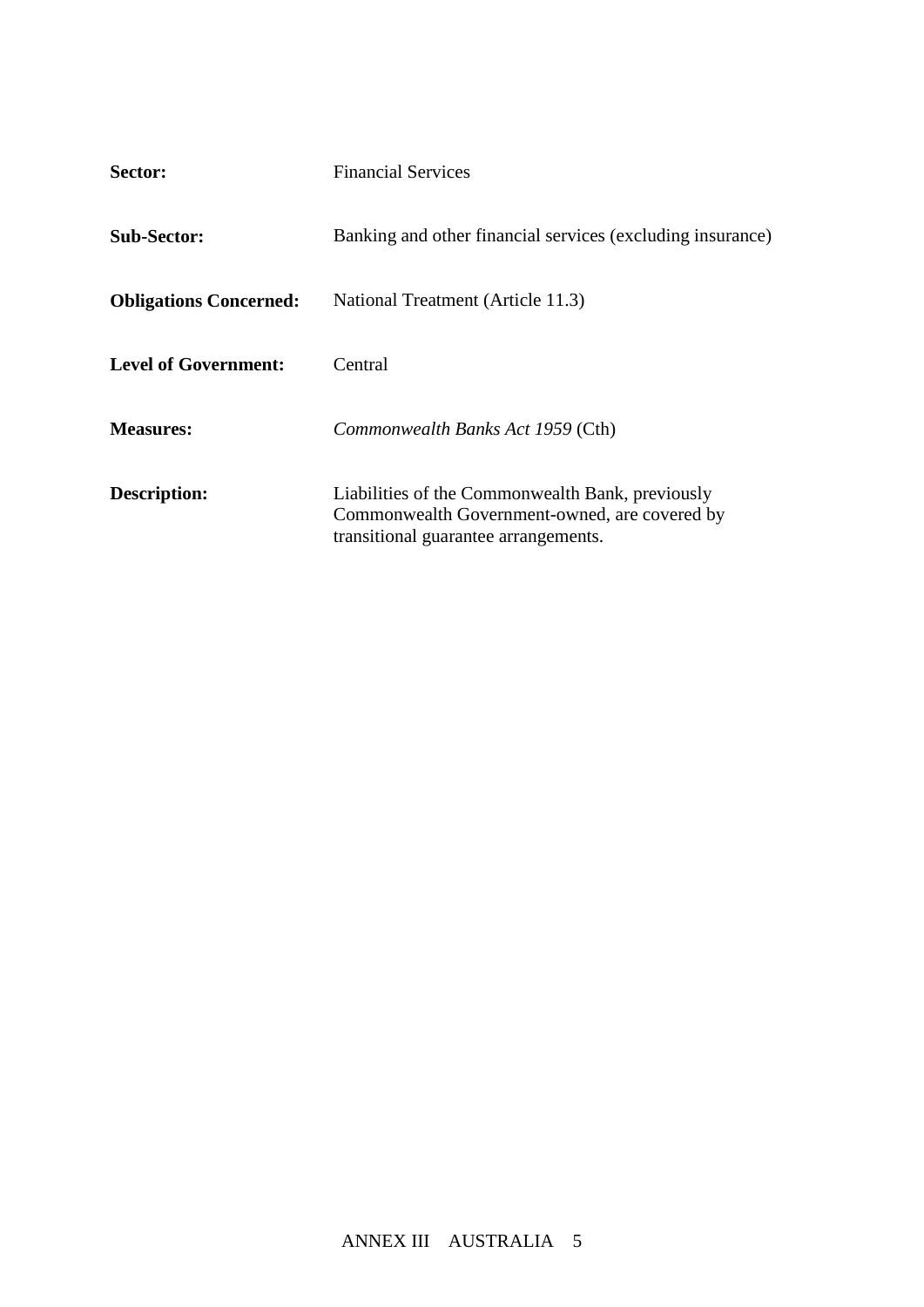| Sector:                       | <b>Financial Services</b>                                                                                  |
|-------------------------------|------------------------------------------------------------------------------------------------------------|
| <b>Sub-Sector:</b>            | Life insurance services                                                                                    |
| <b>Obligations Concerned:</b> | National Treatment (Article 11.3)<br>Market Access for Financial Institutions (Article 11.5)               |
| <b>Level of Government:</b>   | Central                                                                                                    |
| <b>Measures:</b>              | Life Insurance Act 1995 (Cth)                                                                              |
| Description:                  | Approval of non-resident life insurers is restricted to<br>subsidiaries incorporated under Australian law. |